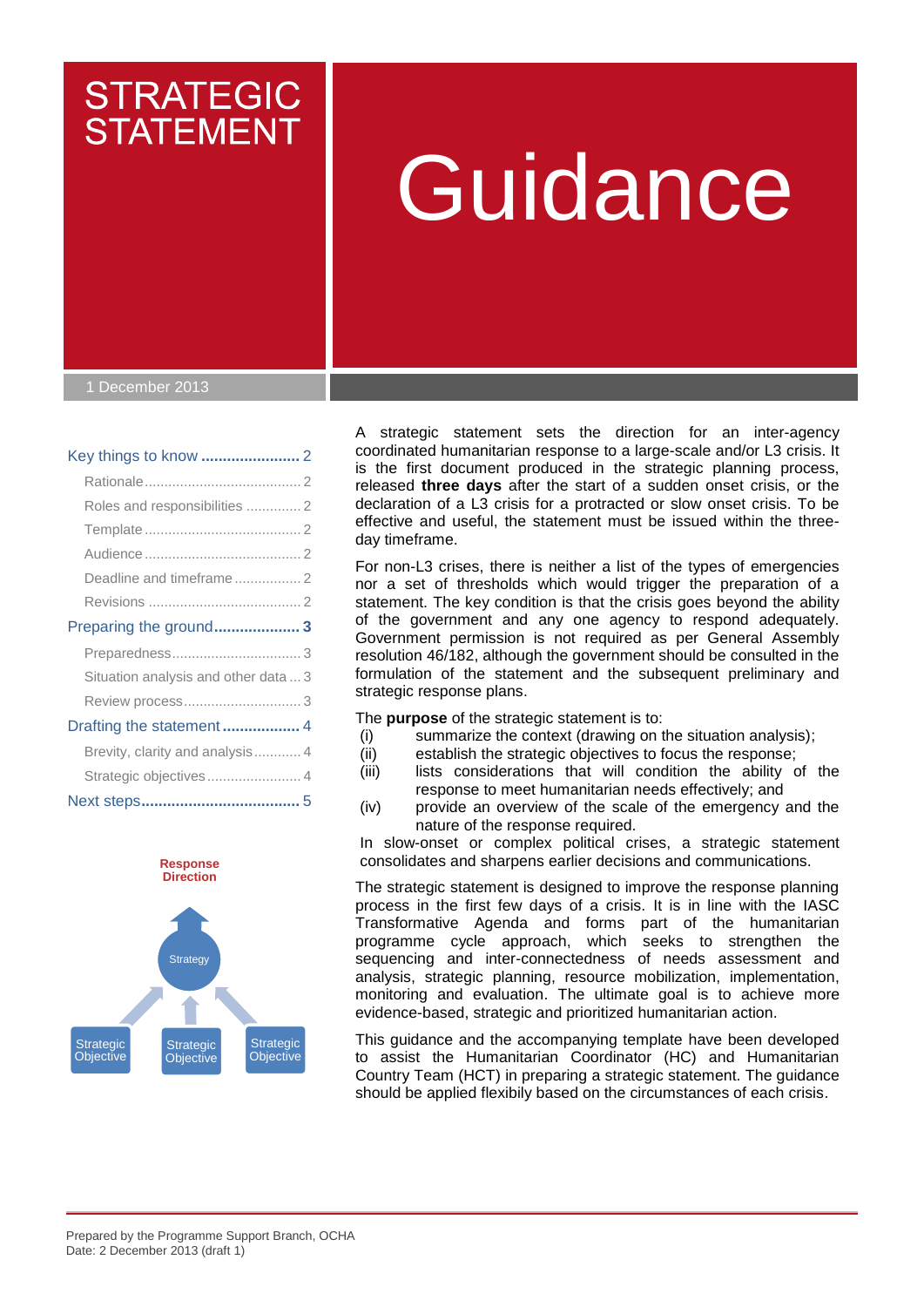# KEY THINGS TO KNOW

# **Rationale**

The strategic statement sets the course of the international humanitarian response for a crisis that is beyond the capacity of the government or any single agency to respond. It is a management tool to help the humanitarian community do a better job – to focus its energy and to ensure that organizations are working toward the same goals for carrying out the collective response.

The strategic statement is primarily a strategy-setting document. It also provides a snapshort of the scale, severity, complexity and urgency of the disaster. It can also be used in support of advocacy, but it is not meant for resource mobilization or to serve as the basis for performance or response monitoring. For L3 crisis, preparing a strategic statement is a requirement.

# Roles and responsibilities

The HC provides leadership to the strategy-setting

**Strategic planning tools**

- *1. Strategic statement (day 3):* Sets the direction of the response.
- *2. Preliminary response plan (days 5-7):* Establishes the funding requirements, outlines the preliminary cluster plans, and details the coordination arrangements.
- *3. Strategic response plan (day 30):* Provides a detailed country strategy and cluster response plans – with (refined) objectives, indicators, and activities – serving as the basis for monitoring the collective response.

process and, together with the HCT, determines the direction of the response and oversees the production, content and quality of the statement, drawing on the information presented in the situation analysis. Clusters/sectors provide information. National authorities are consulted. OCHA (or if not present, the Resident Coordinator's office or surge deployments) supports these efforts by setting a timetable, collecting data, preparing a draft statement, and facilitating the process of the statement's finalization. Headquarters back-stopping is provided throughout.

# **Template**

The strategic statement template consists of four headings: (i) situation overview; (ii) humanitarian context; (iii) strategic objectives; and (iv) response considerations. It does not include funding requirements or indicators (usually attached to the strategic objectives); these are elaborated in the preliminary response plan and strategic response plan respectively (see timeline below). The HC and HCT should exercise judgment in determining which headings are relevant and which additional topics need to be included based on the context. A completed statement must be no more than two to four pages in length.

# Audience

The statement is published online and therefore serves as the first public planning document for the HCT. For this reason, it must be kept concise and readable by an informed public. The audience of the statement includes humanitarian organisations in and out the country, national and local authorities, Member States and donors, emergency responders and rapid response mechanisms, such as UNDAC. The Emergency Directors and IASC Principals use the statement in support of their decision-making.

# Deadline and timeframe

A statement is prepared three days after the start of a sudden onset crisis or the declaration of a L3 crisis for a protracted or slow onset crisis. The duration of the statement is adaptable to the operational requirements, with a three to six month timeframe recommended.

# **Revisions**

The contents of a statement are further expanded and detailed in the preliminary response plan (days 5-7) and strategic response plan (day 30) that follow. Therefore, it is not recommended to revise the statement, but to focus on the preparation (and if needed, subsequent revision) of the preliminary or strategic response plans. However, if there are significant changes to the humanitarian situation that drastically alter the direction of response operations,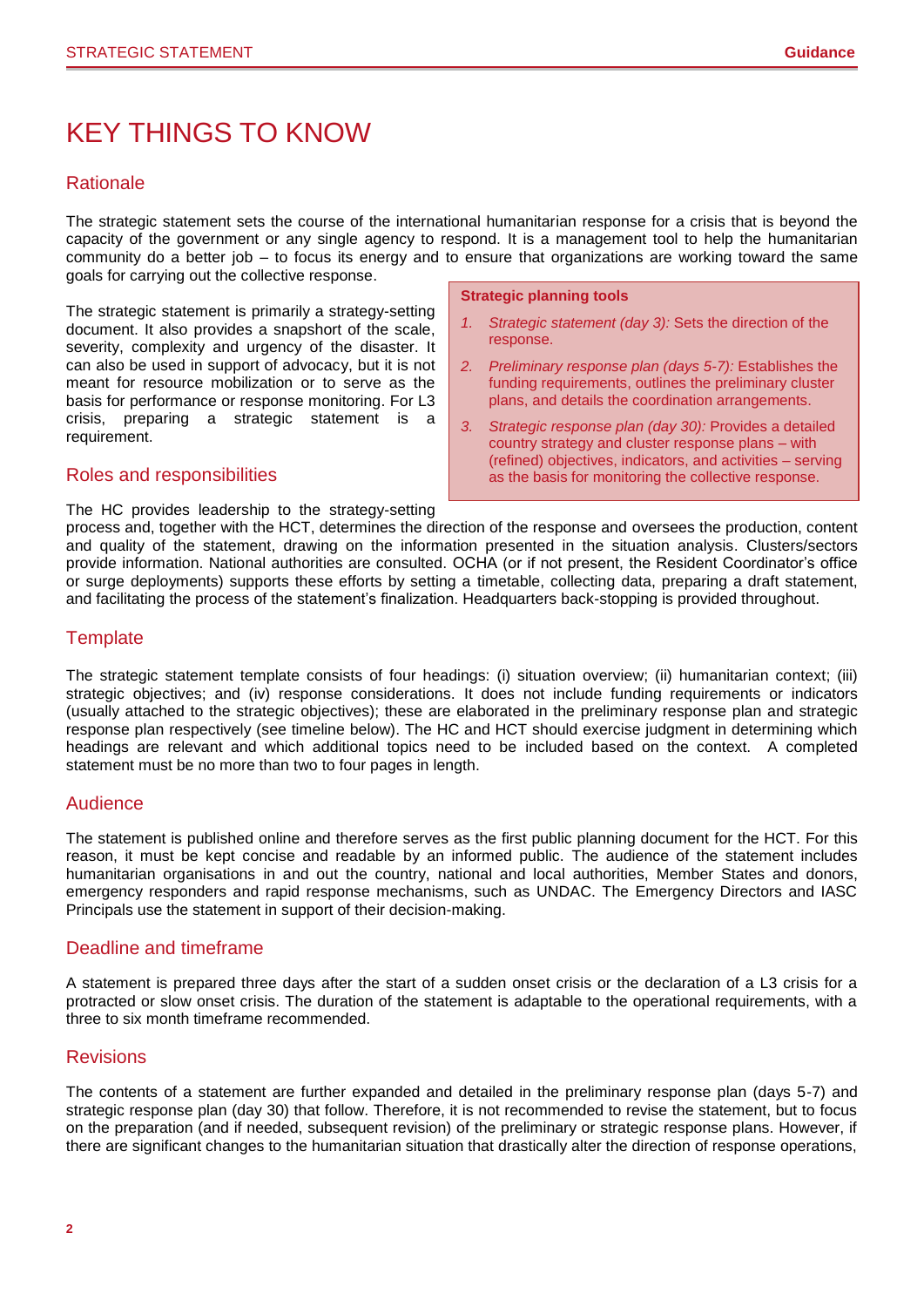the HC and HCT may decide to revise the statement, perhaps issuing the revised statement as part of an upcoming (or revised) strategic response plan.



# PREPARING THE GROUND

# Preparedness

Ideally, preparedness actions are undertaken in advance of a crisis, putting in place key components of the response. Preparedness makes it possible to respond faster, more appropriately and efficiently, and to take decisions on the basis of more reliable information. If a contingency response plan exists, it is used to inform the strategic statement, and standard operating procedures guide responders in their initial emergency response, allocating roles and responsibilities, identifying the initial steps of a response, and prioritizing needs and immediate critical intervnetions. These preparedness actions allow the statement to be prepared quickly. In the absence of preparedness, the HC and HCT will likely need support from headquarters for data collection and analysis, information management, and the drafting of the statement.

# Situation analysis and other data

The quality of the statement is as good as the understanding and analysis of the context. The context is critical to the design of the strategy. Much of this analysis depends on preparedness activities done in advance of crisis.

The [situation analysis](https://assessments.humanitarianresponse.info/guidance) forms the basis of the contextual analysis. The situation analysis is released on day 2 of the crisis, and outlines the immediate impact, preliminary magnitude (people in need) and the emerging needs. The situation analysis can be supplemented by other reports or evidence based on secondary data, reasonable inference, and remote sensing to provide a robust analysis of the crisis and the humanitarian needs. The situation analysis and other data sources are used to prepare the statement, particularly in establishing the direction of response operations.

# A (streamlined) review process

While there is insufficient time for broad and extensive consultation during the first few days of the emergency, at a minimum, the HC calls a meeting of the HCT to agree on the direction of the response (among various possible courses of action), to confirm the strategic objectives, to validate the contextual analysis, and to finalize the statement. A draft of the statement is circulated in advance of the meeting. To the extent possible, national authorities are in the lead and their capacity strengthened, and the views of affected population are included in the formulation of the statement.

It is recommended that a dedicated team manage the process and undertake the practical actions needed to prepare a statement by day 3. Ultimate responsibility for producing a high quality statement by the deadline rests with the HC.

Despite the time constraints, outreach to non-governmental organizations (NGOs) should be undertaken to better inform the statement given their contextual expertise, knowledge, and reach, which are critical in defining the direction of the response. If there is a NGO consortium present in country, it should be invited to participate in the HCT meeting, along with key national and international operational NGOs. Collaboration with protection and cross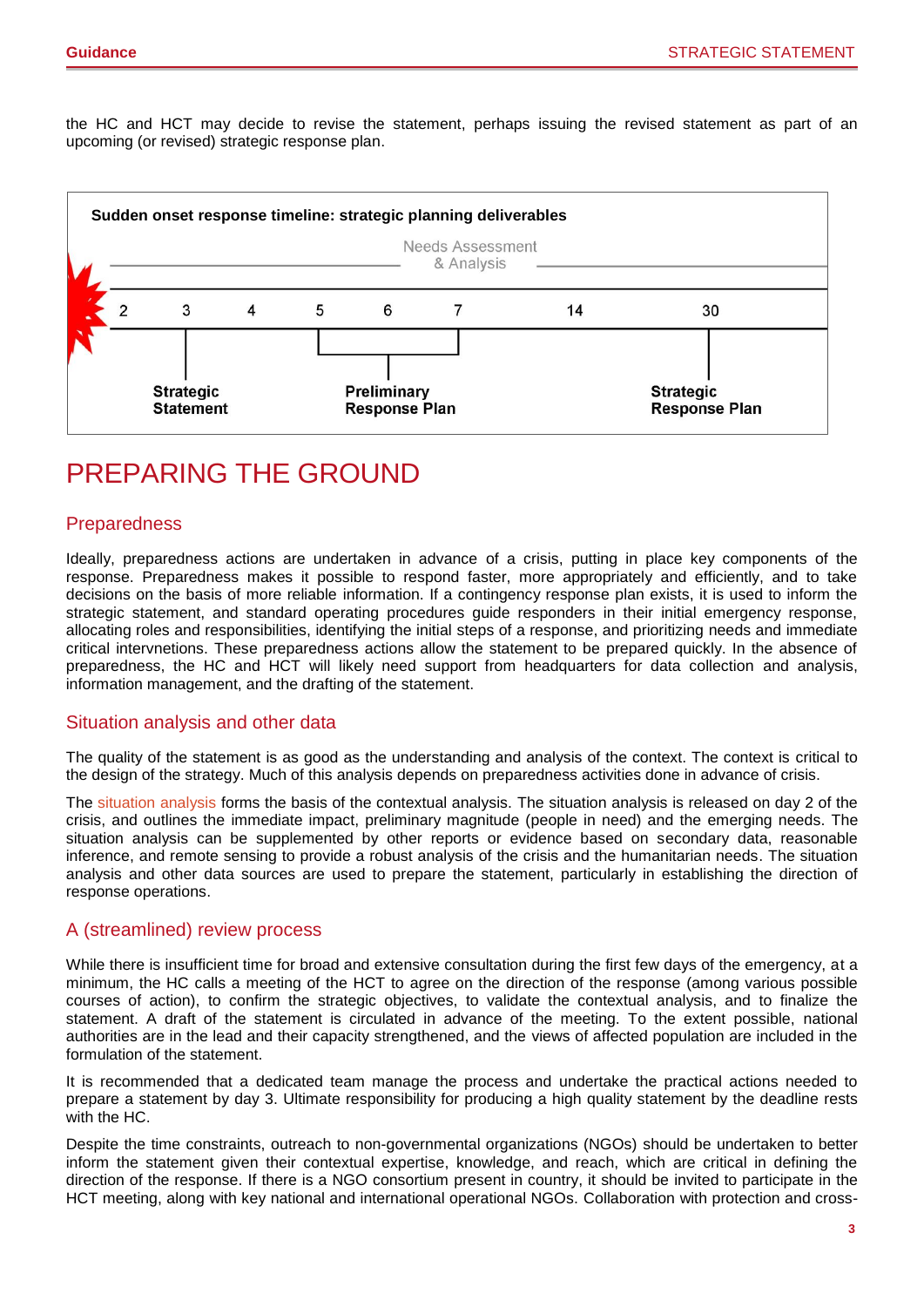cutting issues' groups and donors is promoted. Where there is a UN political or peacekeeping mission, relevant mission personnel are invited to participate, as required.

The consultation process for the statement is streamlined, quick and light. On the other hand, the development of the strategic response plan (issued at day 30) will need to follow a more robust and exhaustive process, at both national and subnational levels.

# DRAFTING THE STATEMENT

# Brevity, clarity and analysis

A good strategic statement is brief, concise and analytical. It is no longer than two to four pages. It is written in a style that reflects the medium to long-term objectives, not the short-term activities. A statement based on immediate priorities, activities and needs provides more specific information, but this will become outdated quickly requiring frequent revisions to the document in order to be relevant. It is therefore recommended to prepare the statement with a longerterm perspective in mind, providing an analytical overview instead of detailed 'situation report' of the first

### **Tips on developing an effective strategic statement**

- \* A strategic statement serves a purpose. It should be written with that in mind, and maintained by humanitarian organizations and cluster/sectors to guide future planning and programming.
- It is not meant to be a strategic plan or detailed 'situation report'. Therefore it should be concise, brief and analytical.
- \* Despite time constraints, consult partners to the extent possible to ensure buy-in and ownership.

days of the crisis. In other words, broad or nonspecific language is used to sketch a general (but analytical) description of the crisis which is robust yet flexible enough to be relevant as the response evolves.

Above all, the statement provides a clear image of what the international humanitarian community will do, presenting a shared vision or direction for the response, supported by analysis of the needs. It outlines the magnitude of the crisis; is gender-aware; and reflects protection and other cross-cutting issues relevant to the context. The statement should be based on an approach that focuses on strengthening the resilience of communities and households, aiming to reduce chronic vulnerability.

# Strategic objectives

In order to focus the response, the statement contains three to five strategic objectives; indicators are not included in the statement. A strategic objective is a higher-level, medium-term result or change that the humanitarian community needs to achieve over a certain period to move closer to achieving its goal. It focuses planning and programming. It is usually inter-cluster by nature, though it can be cluster-specific if the problem being address rises to the level of a strategic priority.

Each strategic objective must be specific enough to help focus the response, and clear and compelling to affect programming. It is not, however, so specific that it resembles an activity. A strategic objective is comprehensive, addressing a broader aim in terms of scope, while at the same time remaining precise. It is achievable and focused at the outcome level (rather than output). Developing the right strategic objectives is no easy task. Some writing tips and examples of well-formulated strategic objectives are included below for reference.

- **Tip:** A well-formulated objective summarizes the planned result of the humanitarian community's actions and the beneficiary population that will benefit from the result. In other words, it focuses on an improvement in the conditions of the people in need. It does not describe how it will be achieved, as this is illustrated by the indicators and cluster activities which are included in the strategic response plan.
- **Tip:** Poorly-formulated objectives are usually too abstract or express broad 'mission' statements, like "prepare and respond to emergencies in time". Of course humanitarian actors will try to save the lives of the most vulnerable and prepare and respond to emergencies. The point of an objective is to apply a general mission to the specific context in order to demonstrate the intended result.